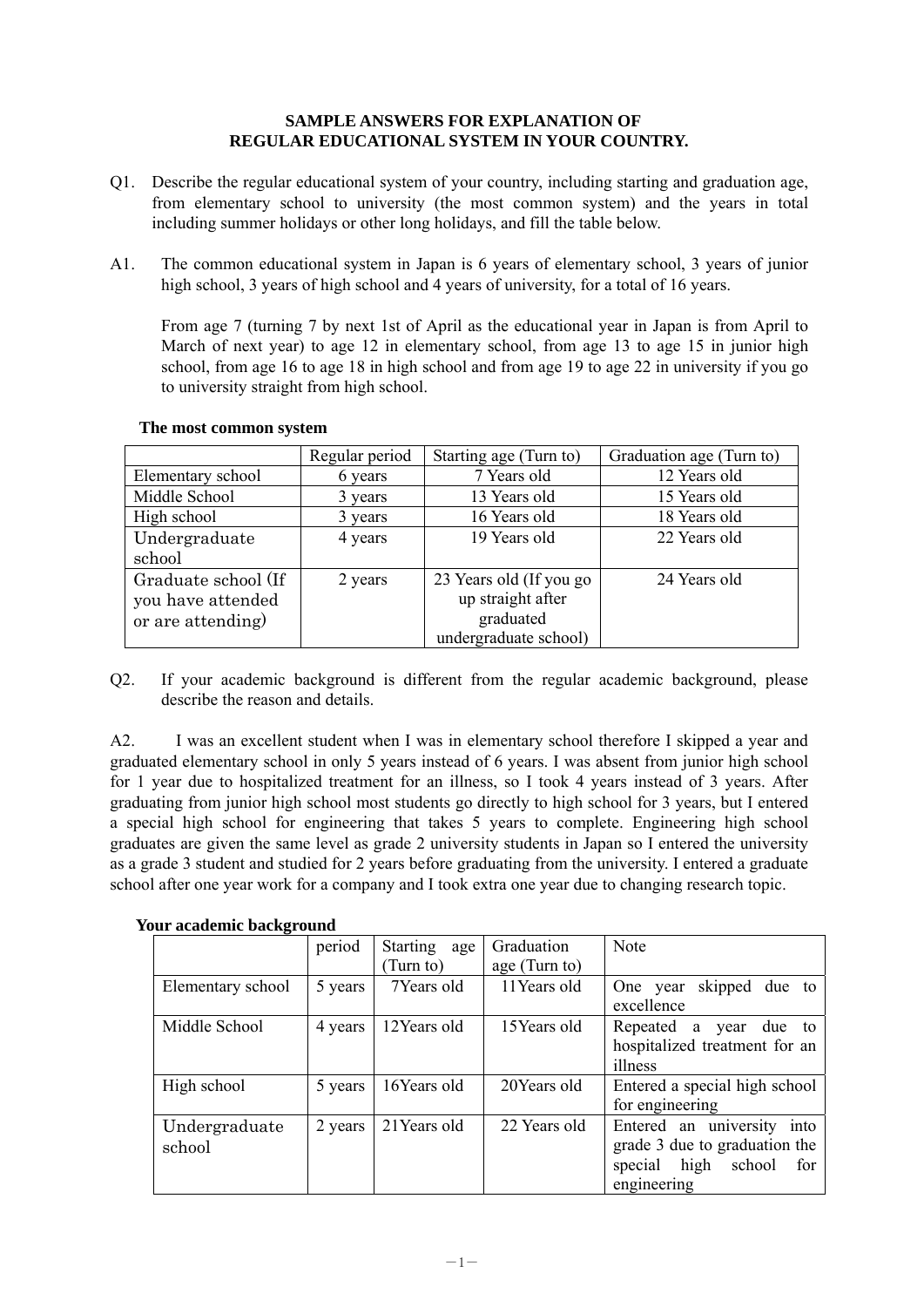| Graduate school |  | 3 years 24 years old 26 years old |  | Entered a graduate school<br>after one year work for a<br>company.<br>Took extra one year due to<br>changing research topic. |
|-----------------|--|-----------------------------------|--|------------------------------------------------------------------------------------------------------------------------------|
|-----------------|--|-----------------------------------|--|------------------------------------------------------------------------------------------------------------------------------|

- Q3. Inform the term and month for normal entrance and graduation.
- A3. Japanese elementary, junior high and high schools have three semesters: the first semester is from April to July, the second semester is from September to December and the third semester is from January to March. So, entrance into school is in April and graduation is in March. Japanese universities have only two semesters: the first semester is usually from April to September and the second semester is usually from October to March. Some graduate level universities allow students to enter from either April or October, and graduate in either March or September.

|                   | <b>Start</b>           | End       | Note                                              |
|-------------------|------------------------|-----------|---------------------------------------------------|
| Elementary school | March<br>April         |           | 1st semester: from April to July                  |
|                   |                        |           | Summer holiday from the end of July to the end    |
|                   |                        |           | of August                                         |
|                   |                        |           | 2nd semester: from September to December          |
|                   |                        |           | 3rd semester: from January to March               |
| Middle School     | April                  | March     | 1st semester: from April to July                  |
|                   |                        |           | Summer holiday from the end of July to the end    |
|                   |                        |           | of August                                         |
|                   |                        |           | 2nd semester: from September to December          |
|                   |                        |           | 3rd semester: from January to March               |
| High school       | April                  | March     | 1st semester: from April to July                  |
|                   |                        |           | Summer holiday from the end of July to the end    |
|                   |                        |           | of August                                         |
|                   |                        |           | 2nd semester: from September to December          |
|                   |                        |           | 3rd semester: from January to March               |
| Undergraduate     | April<br><sub>or</sub> | March or  | 1 <sup>st</sup> semester: from April to September |
| school            | October                | September | 2 <sup>nd</sup> Semester: from October to March   |
| Graduate school   | April<br><sub>or</sub> | March or  | 1 <sup>st</sup> semester: from April to September |
|                   | October                | September | 2 <sup>nd</sup> Semester: from October to March   |

- Q4. If your academic background does not match the answer to Q3, please explain the reason and details including starting and graduation month, or starting and graduation age.
- A4. I planned to enter ○○○○ Technical College in April 2002 but there was a political event in my area during spring 2002 that caused the semester to begin 2 months late. That affected my entrance for undergraduate school and I entered the university in October instead April.

| Name of school         | Start     | End      | <b>Note</b>                                                                   |
|------------------------|-----------|----------|-------------------------------------------------------------------------------|
| 0000 Technical College | June 2002 | May 2007 | Entering school postponed<br>two months due to political<br>event in my area. |
|                        |           |          |                                                                               |
|                        |           |          |                                                                               |
|                        |           |          |                                                                               |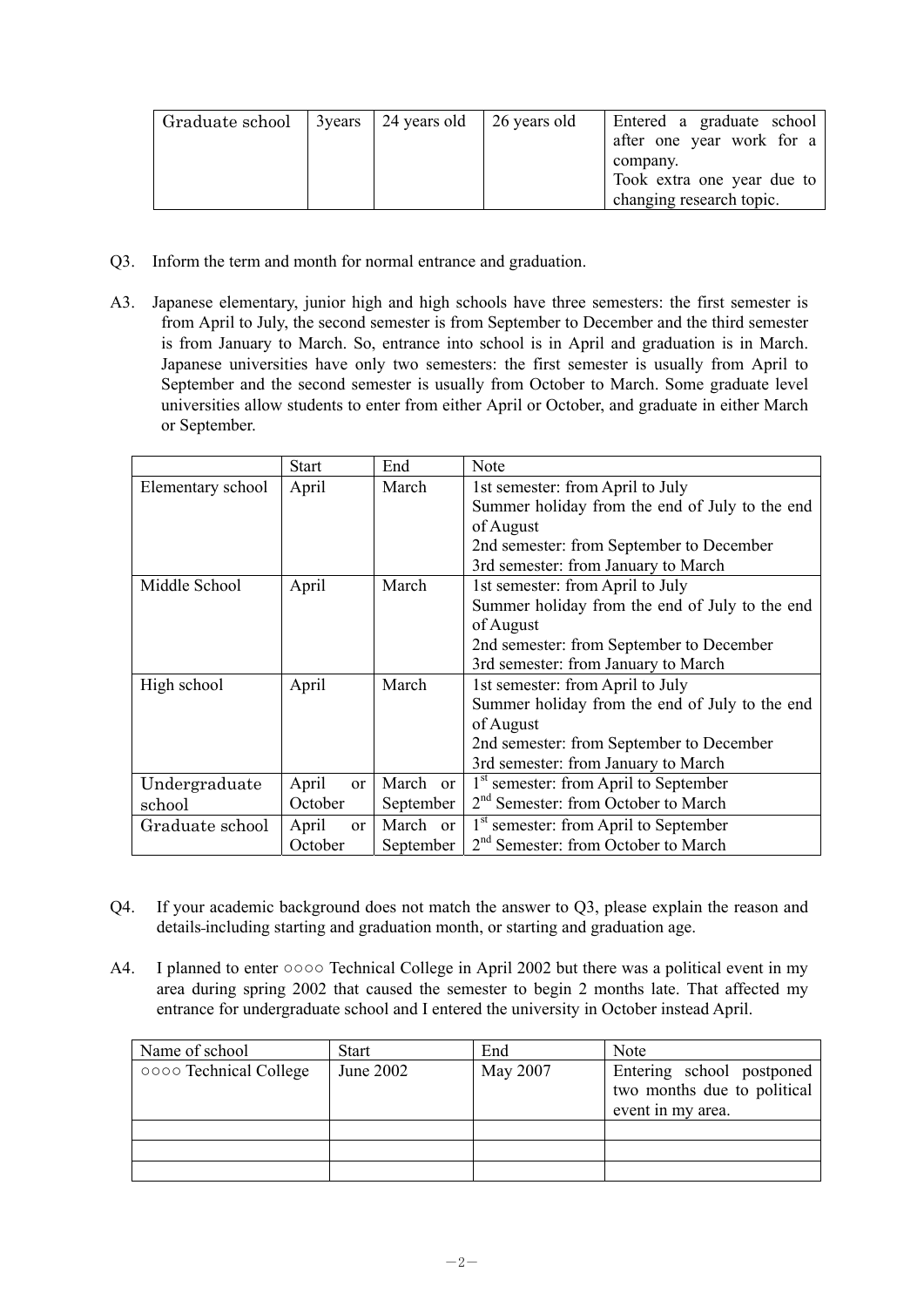- Q5. If you have relevant additional information regarding your academic background, please describe here.
- A5. I have a certificate to prove that I entered elementary school in April 1993 and graduated in March 1998 because I skipped a year. I can submit the original document. However, I would like to have the original certificate returned to me after the application process because it is only issued once and I would like to keep the original.